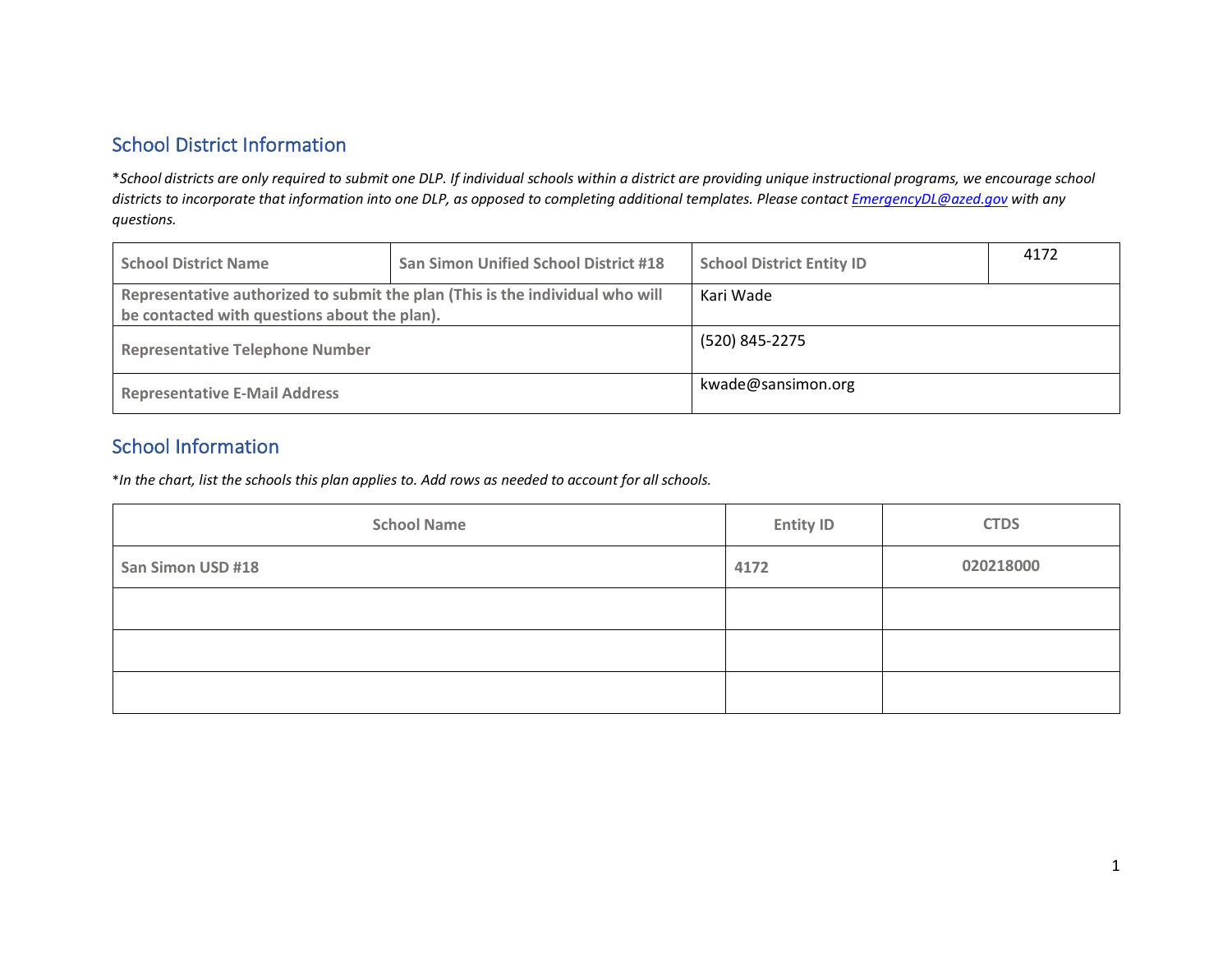### Distance Learning Background Information

*a. Number of Instructional Days (3.b)*

*Each school district shall operate for the required 180 days of instruction pursuant to Executive Order 2020-41 (3.b). An exception to this requirement may be granted by the ADE, if the school intended to switch to a different schedule for the 2020-2021 school year. If ADE previously approved the school to operate on a calendar that was not 180 days, but met the number of hours equal to 180 days of instruction, this provision is still met, and no action is required.*

*Please note, pursuant to Executive Order 2020-44 the Arizona Department of Education (ADE) shall conduct an analysis of the need to waive the number of school days that schools are required to provide schooling and the impact of such a waiver by August 31, 2020.*

| How many instructional days will the school district operate for School Year 2020-2021? | 144 |
|-----------------------------------------------------------------------------------------|-----|
| How many instructional days did the school district operate for School Year 2019-2020?  | 144 |

#### *b. Distance Learning Option (3.b)*

| <b>Estimated Enrollment for FY 2021</b>                                                          | 100     | <b>Start Date for Distance Learning</b>                                                                                                                                                                                                                                                                                                                                                                                                                     | <b>August 17, 2020</b> |
|--------------------------------------------------------------------------------------------------|---------|-------------------------------------------------------------------------------------------------------------------------------------------------------------------------------------------------------------------------------------------------------------------------------------------------------------------------------------------------------------------------------------------------------------------------------------------------------------|------------------------|
| <b>Estimated Number of Students Participating</b><br>in Distance Learning for the Full Year-100  | 20      | <b>Estimated Number of Students</b><br><b>Participating in Distance</b><br>100<br>Learning for a Portion of the<br>vear-100                                                                                                                                                                                                                                                                                                                                 |                        |
| Please choose the option that indicates<br>your proposed duration/plan for distance<br>learning: | reopen. | $\square$ 1. We intend to operate distance learning for the full year for all students.<br>$\square$ 2. We intend to operate distance learning until<br>$\Box$ 3. We intend to operate distance learning only until the Governor allows schools to fully<br>$\Box$ 4. We intend to operate distance learning and use a hybrid approach once the Governor<br>allows schools to fully reopen. Hybrid includes distance learning with students learning in the | for all students.      |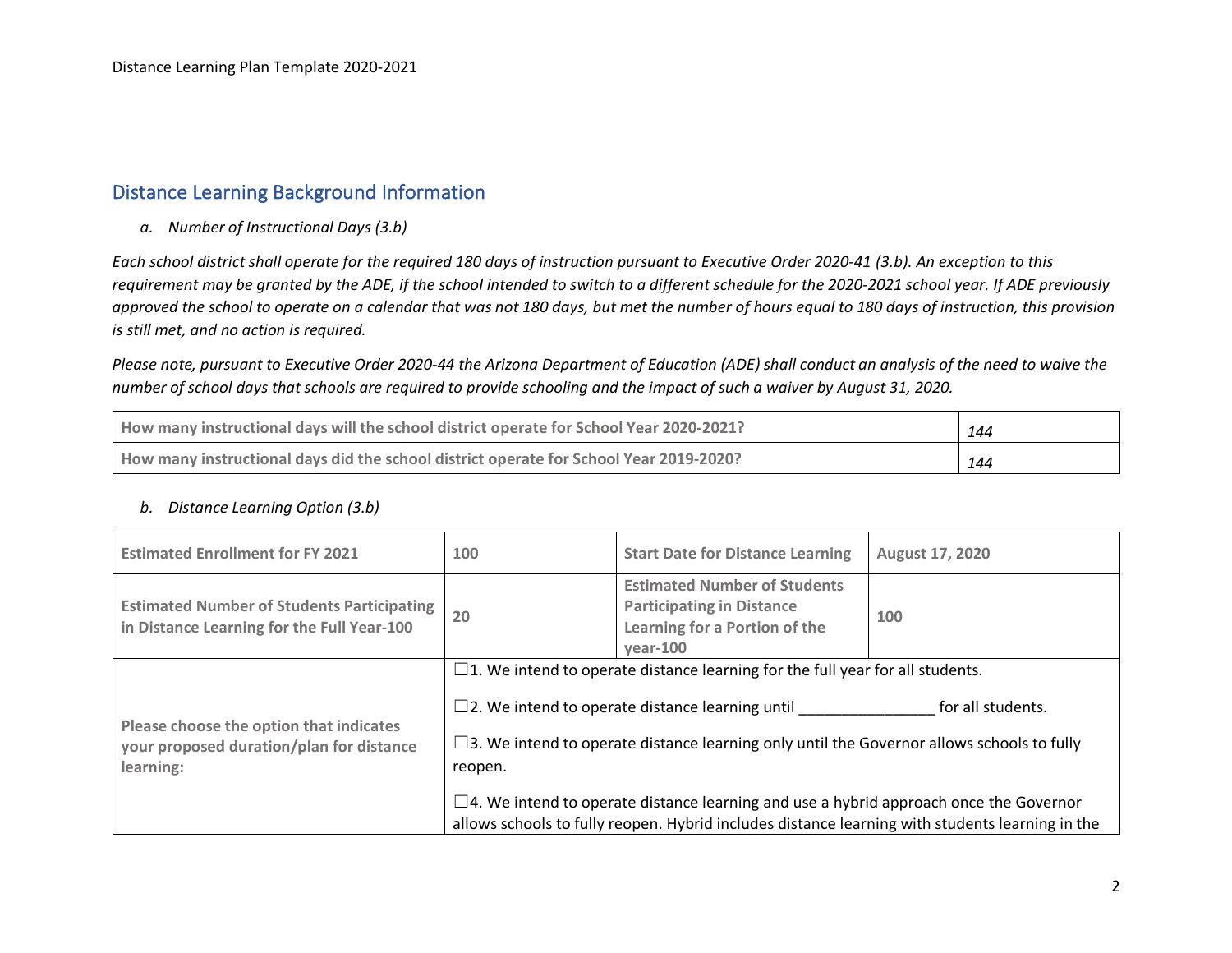| d classroom on some days, and from home on other days (i.e. half of the students attend<br>Mon/Wed and half of the students Tues/Thurs, half of the students come each week, etc.). |
|-------------------------------------------------------------------------------------------------------------------------------------------------------------------------------------|
| $\boxtimes$ 5. Other (Please explain below)                                                                                                                                         |

**If you chose option 4 or 5 above, please provide a brief narrative explaining the details of the plan you will use:**

We will begin with one on one parent/teacher/student trainings on the use of chrome books, how to find their online classrooms, where to find assignments, etc. August 17<sup>th</sup> is the first day of in-school as per Governor Ducey. With the help of Cochise County Health Department, we hope to be in-person until we have to go online due to COVID-19 cases. We do have students who will be strictly online, parents have been contacted to let us know ahead of time so that we can better prepare for their online learning. We will give parents a choice to keep their children in distance learning due to any COVID-19 related issues specific to their family/children. This will include students who are in quarantine or who are at high risk due to other health related issues.

| Is the school district requiring students to do distance learning?                                                        | No.        |
|---------------------------------------------------------------------------------------------------------------------------|------------|
| If students are required to do distance learning, is the school district providing a physical location for students to go | <b>Yes</b> |
| during the same hours of the day AND the same days throughout the week as it did in the FY2020 school year prior to       |            |
| the school closure?                                                                                                       |            |

*\*In the case of a statewide closure or delay of in-person instruction, the requirement to provide a physical location available for students is waived under the Executive Order 2020-41 until the State permits in-person instruction. If due to a COVID-19 outbreak and pursuant to A.R.S. § 36-787, the Arizona Department of Health Services directs a school to close temporarily in order to appropriately sanitize the facility, the requirement to provide a physical location available for students is waived.* 

# Attendance Tracking (1.a.i, 1.i)

- *Describe how the school district will track attendance for students attending remotely, whether full time or intermittently.* The description must include the specific measures that will be used to determine whether a student participating in DL will be reported as present or absent on days when instruction does not take place in person. Attendance tracking may include methods such as:
	- Communication with their teachers via telephone, ZOOM, MS Teams, or other digital meeting software.
	- Student participation in a virtual meeting or classroom session (ZOOM, MS TEAMS, Google Meets, etc.)
	- Daily assignments completed and submitted by the student.
	- § A parent attestation or documentation of time spent on educational activities.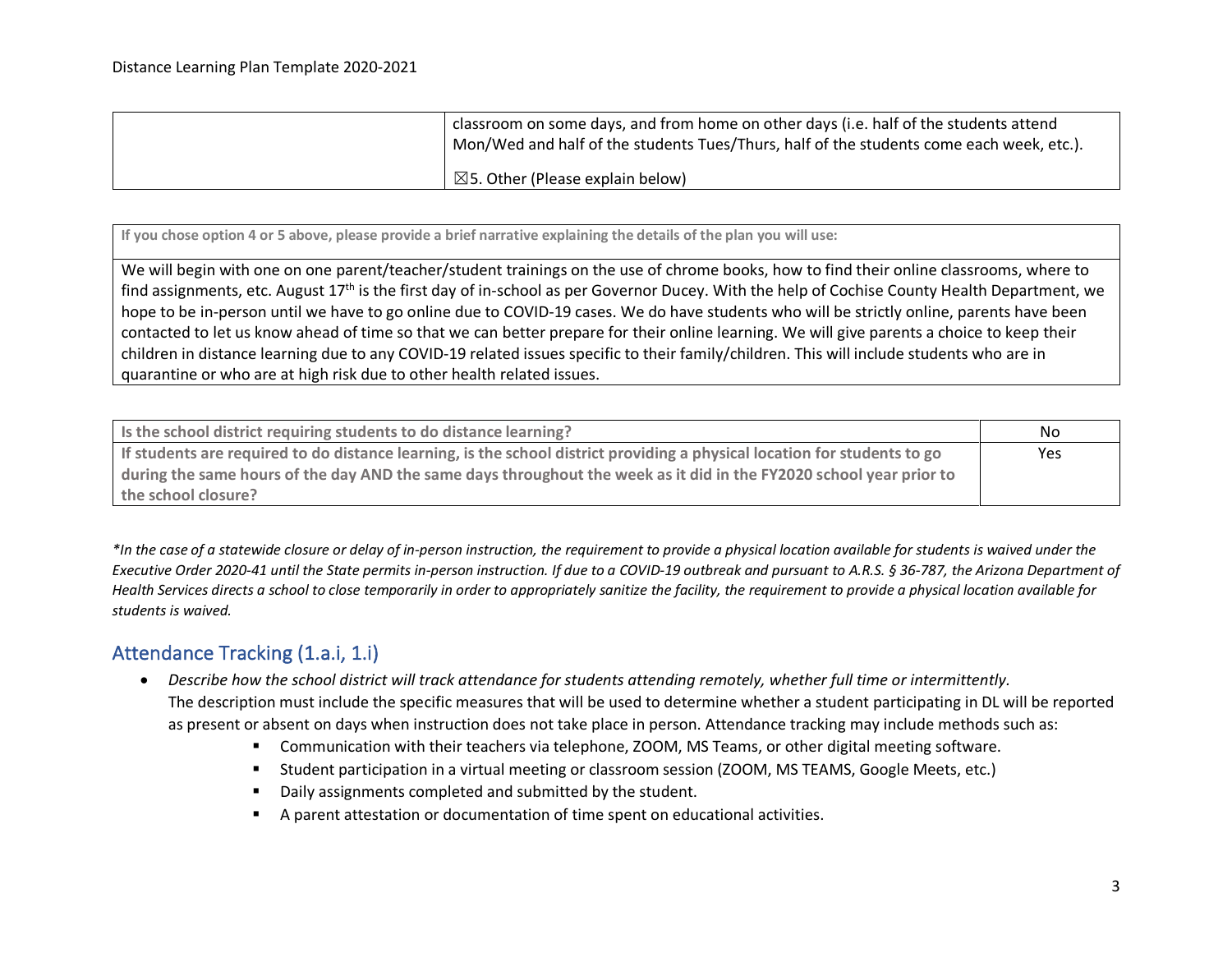*The school district is advised that the ADE will continue to issue guidance on the topic of attendance, and should closely monitor updated information related to these expectations. Current guidance can be found here:* https://www.azed.gov/finance/school-finance-guidance-forcovid-19/

|    | <b>Action Step(s)</b>                                                                                                                      |    | <b>Person(s) Responsible</b>                                                                 |    | <b>Frequency and/or Timing</b>                                 |    | <b>Evidence of Implementation</b>                                                                                |
|----|--------------------------------------------------------------------------------------------------------------------------------------------|----|----------------------------------------------------------------------------------------------|----|----------------------------------------------------------------|----|------------------------------------------------------------------------------------------------------------------|
| 1. | Develop attendance guidelines<br>and procedures for teachers to<br>take daily attendance.                                                  | 3. | Superintendent and teachers.<br>Superintendent and teachers.<br>Superintendent and teachers. |    | End of July<br><b>Early August</b><br>First 9 weeks of school. |    | Attendance Guidelines and<br><b>Procedures Document</b><br>Time stamp emails when                                |
| 2. | Provide teachers guidelines<br>and procedure for daily<br>attendance while students are<br>using the online platform.                      | 4. | Teachers and office staff.                                                                   | 4. | Daily                                                          |    | Attendance and Guidelines and<br>Procedures were emailed to<br>teachers.<br><b>Superintendent Staff Meetings</b> |
| 3. | Superintendent will meet with<br>teachers and review<br>attendance guidelines and<br>procedures. Teachers may ask<br>clarifying questions. |    |                                                                                              |    |                                                                | 4. | Logs<br>Teachers' Daily Attendance<br>Logs-as list in guidelines.                                                |
| 4. | Teachers will take attendance<br>as directed by their school site<br>guidelines and procedures.                                            |    |                                                                                              |    |                                                                |    |                                                                                                                  |

#### *a. Describe the efforts the school district will make to ensure all enrolled students are contacted and in communication on a regular basis.*

| <b>Action Step(s)</b>                                                                                                                               |    | <b>Person(s) Responsible</b>                                                                 |    | <b>Frequency and/or Timing</b>                          |    | <b>Evidence of Implementation</b>                                              |
|-----------------------------------------------------------------------------------------------------------------------------------------------------|----|----------------------------------------------------------------------------------------------|----|---------------------------------------------------------|----|--------------------------------------------------------------------------------|
| Develop attendance guidelines<br>and procedures for teachers to<br>communicate with students                                                        | 3. | Superintendent and teachers.<br>Superintendent and teachers.<br>Superintendent and teachers. |    | End of July<br>Early August<br>First 9 weeks of school. |    | Communication Guidelines and<br>Procedures Document.<br>Time stamp emails when |
| daily.                                                                                                                                              | 4. | Teachers and office staff                                                                    | 4. | Daily                                                   |    | Attendance and Guidelines and                                                  |
| Email to teacher the guidelines<br>and procedures for daily                                                                                         |    |                                                                                              |    |                                                         |    | Procedures were emailed to<br>teachers.                                        |
| communication with students.                                                                                                                        |    |                                                                                              |    |                                                         | 3. | <b>Superintendent Staff Meetings</b>                                           |
| Superintendent will meet with<br>teachers and review daily<br>communication guidelines and<br>procedures. Teachers may ask<br>clarifying questions. |    |                                                                                              |    |                                                         | 4. | Logs<br>Teachers' Daily Attendance<br>Logs-as list in guidelines.              |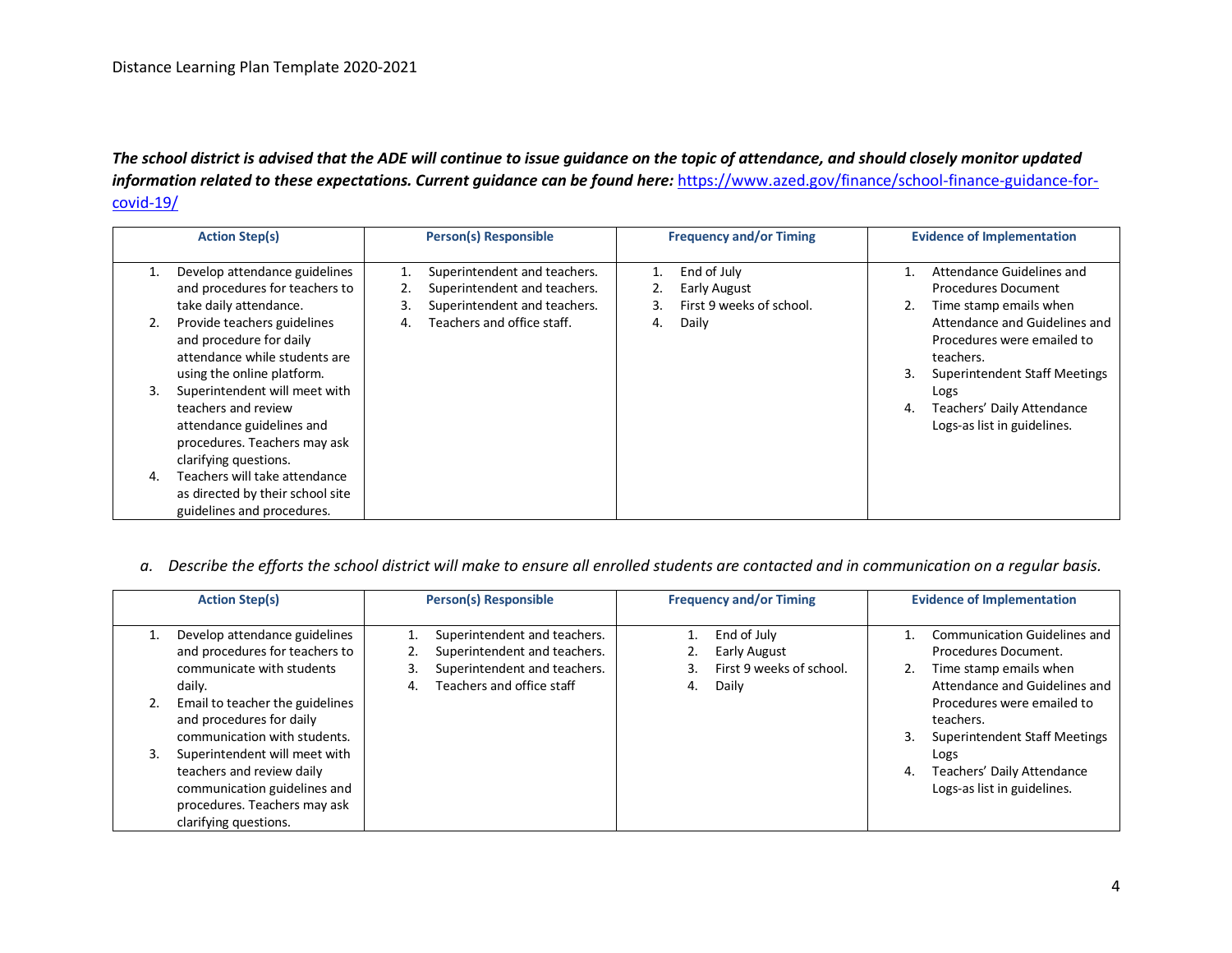| 4. | Teachers will communicate  |  |  |
|----|----------------------------|--|--|
|    | with students per the      |  |  |
|    | guidelines and procedures. |  |  |
|    |                            |  |  |

# Teacher and Staff Expectations and Support (1.a.ii)

*a. Describe expectations of teachers and other staff working virtually.*

| <b>Action Step(s)</b>                                                                                                                                                                                                                                                                               | <b>Person(s) Responsible</b>                                             | <b>Frequency and/or Timing</b>                               | <b>Evidence of Implementation</b>                                                                                                               |
|-----------------------------------------------------------------------------------------------------------------------------------------------------------------------------------------------------------------------------------------------------------------------------------------------------|--------------------------------------------------------------------------|--------------------------------------------------------------|-------------------------------------------------------------------------------------------------------------------------------------------------|
| Develop teacher and staff<br>expectations during virtual<br>learning.<br>Email to teachers and staff the<br>expectations of teachers and<br>staff during virtual learning.<br>Superintendent will meet with<br>teachers and staff to review<br>expectations. Staff may ask<br>clarifying questions. | Superintendent and teachers.<br>Superintendent.<br>Superintendent.<br>3. | Early August<br><b>Early August</b><br>z.<br>Early September | <b>Staff Expectations Document</b><br>Time stamp on emails<br><b>Superintendent Staff Meeting</b><br>Logs, daily conversations,<br>emails, etc. |

- *b. Describe commitments on delivery of employee support services including but not limited to:*
	- o *Human resource policies and support for employees; and*
	- o *Regular communication from the administration.*

| <b>Action Step(s)</b>                                                                                                         | <b>Person(s) Responsible</b> | <b>Frequency and/or Timing</b> | <b>Evidence of Implementation</b>                |
|-------------------------------------------------------------------------------------------------------------------------------|------------------------------|--------------------------------|--------------------------------------------------|
| Policies and support for employees will<br>remain the same as in-person learning.<br>This will include sick leave procedures. | Superintendent               | Continuous                     | !. District tracking of support and<br>services. |

#### *c. Describe how professional development will be provided to employees.*

| <b>Action Step(s)</b>          | Person(s) Responsible | <b>Frequency and/or Timing</b> | <b>Evidence of Implementation</b> |
|--------------------------------|-----------------------|--------------------------------|-----------------------------------|
| Our professional development   | Superintendent        | Monthly                        | Attendance logs.                  |
| schedule will remain the same. | Superintendent        | August in-service days.        | Attendance logs.                  |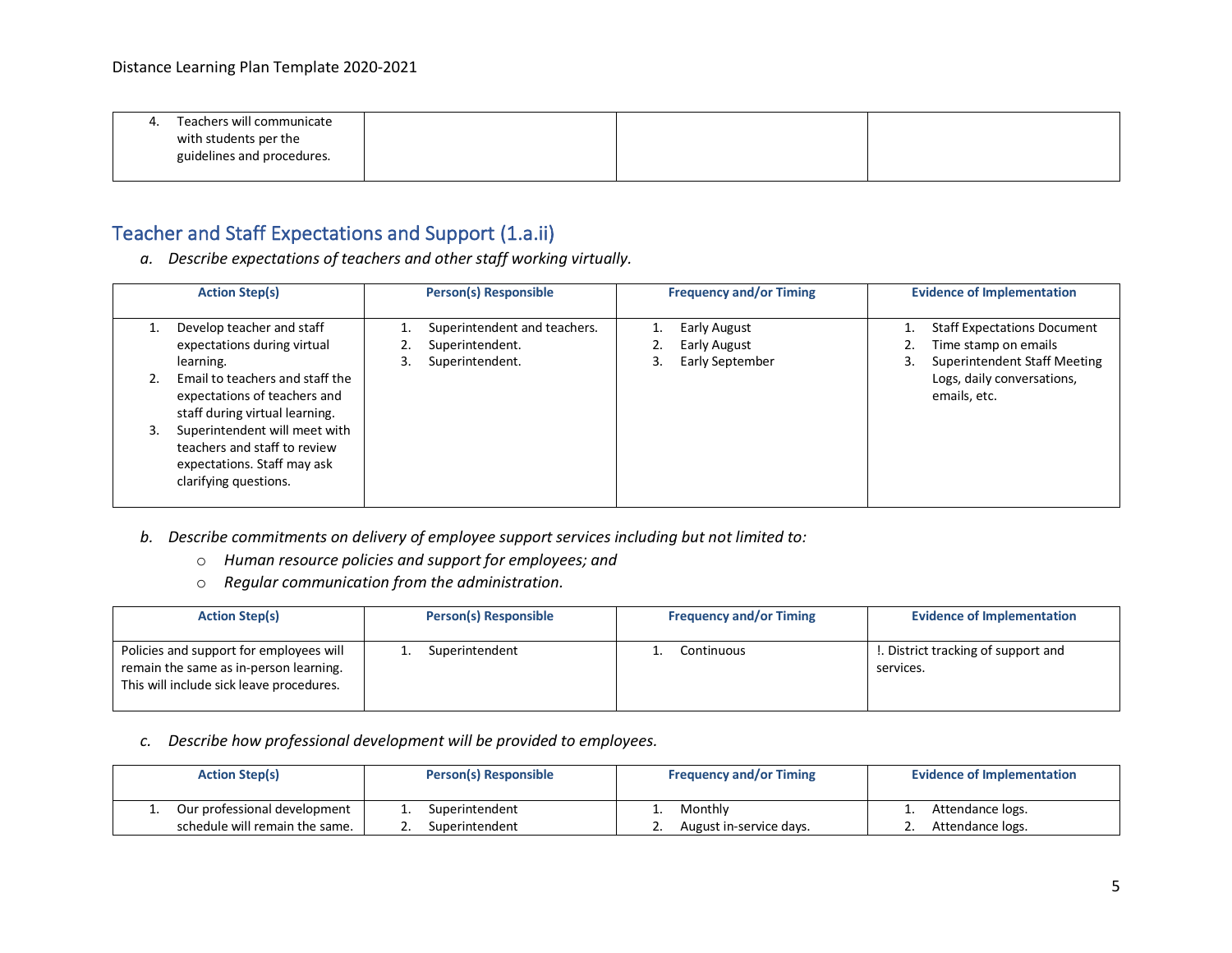|    | One Friday each month will be |  |  |
|----|-------------------------------|--|--|
|    | a required in-service day.    |  |  |
| 2. | Training to enhance online    |  |  |
|    | teaching/learning/COVID-19    |  |  |
|    | updates or information.       |  |  |

**List Specific Professional Development Topics That Will Be Covered**

| Google Classroom |  |
|------------------|--|
|------------------|--|

2. Remote learning strategies and support

- 3. Assessment support
- 4. Date Analysis
- 5. Misc. additional PD activities as determined by need throughout the year.

# Connectivity (1.a.iii)

*Check the boxes below to indicate which was/will be used to ensure each student, teacher, and staff member has access to a device and internet connectivity if the plan relies on online learning.*

|                                                                | <b>Students</b> | <b>Teachers</b> | Staff |
|----------------------------------------------------------------|-----------------|-----------------|-------|
| <b>What was Used to Establish Need?</b>                        |                 |                 |       |
| Questionnaire                                                  | x               | x               | x     |
| <b>Personal Contact and Discussion</b>                         | x               | x               | x     |
| Needs Assessment-Available data                                |                 |                 |       |
| Other:                                                         |                 |                 |       |
| What will be Used to Respond to Need?                          |                 |                 |       |
| Loaner Device (laptop/tablet)                                  | x               | x               | x     |
| WIFI Hot Spot                                                  | x               | x               | x     |
| Supplemental Utility Support (Internet)                        |                 |                 |       |
| Other:                                                         |                 |                 |       |
| When will stakeholders have access to IT Support Availability? |                 |                 |       |
| <b>Traditional School Hours</b>                                | x               | X               | x     |
| <b>Extended Weekday Hours</b>                                  |                 |                 |       |
| 24/7 Support                                                   |                 |                 |       |
| Other:                                                         |                 |                 |       |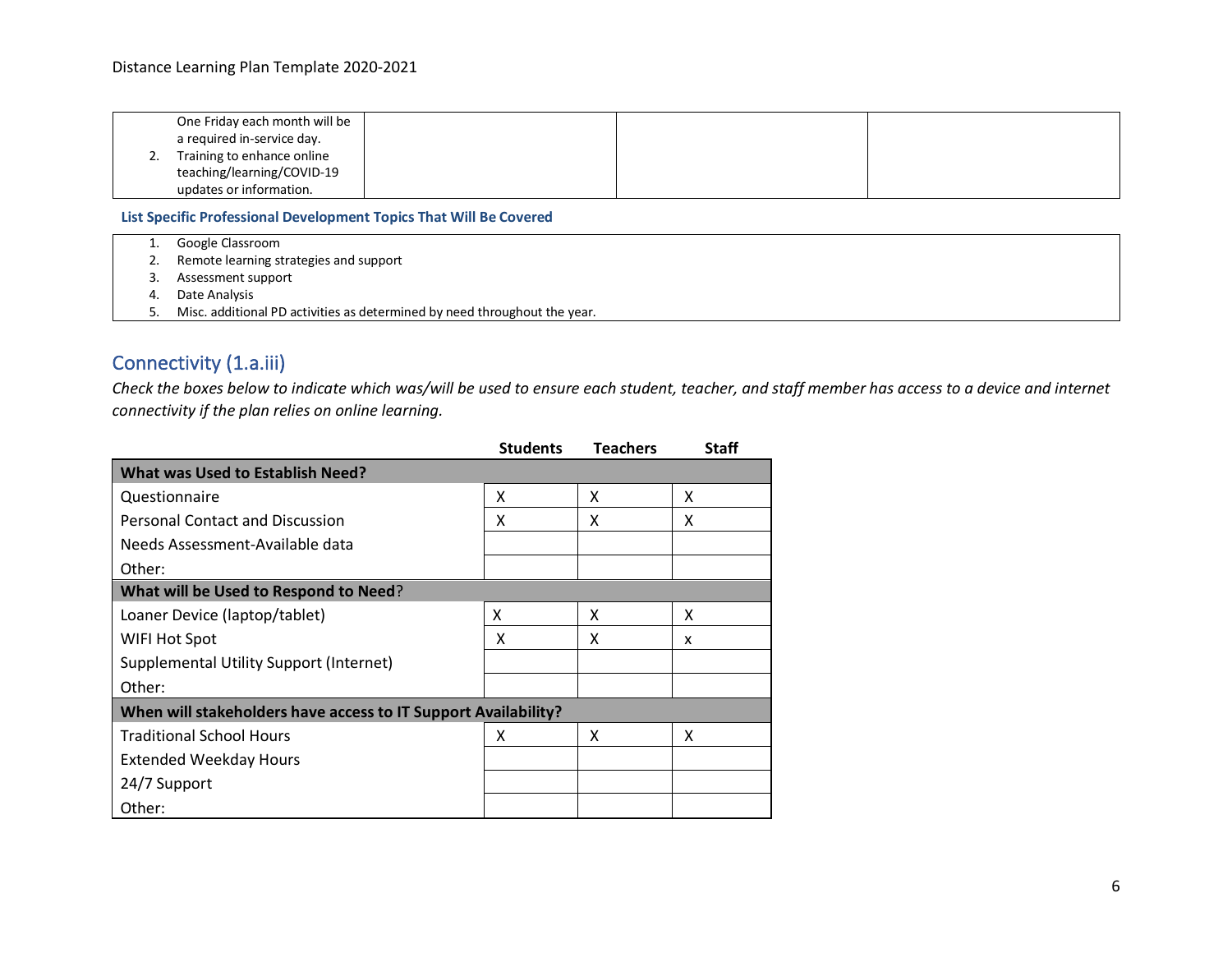# Instructional Methods and Monitoring Learning (1.a.iii)

*a. In the tables below, list the methods that will be used to deliver instruction (i.e. Direct Instruction via Zoom, Independent Study, Project Based Learning via a menu of options), the content provider or program to be used (i.e. Edgenuity, Journeys, Saxon Math), and the Formative and Summative Assessment Strategies to be used, as well as the frequency of those assessments.*

|              | Instructional Methods, Content Delivery, and Monitoring Student Learning (Math) |                            |                                 |                                 |  |
|--------------|---------------------------------------------------------------------------------|----------------------------|---------------------------------|---------------------------------|--|
|              | <b>Educational Delivery</b>                                                     | Content Provider/Program   | <b>Formative Assessment</b>     | Summative Assessment            |  |
|              | Methodologies                                                                   | Used                       | <b>Strategies and Frequency</b> | <b>Strategies and Frequency</b> |  |
| Kindergarten | Direct Instruction w/Zoom,                                                      | Saxon Math, IXL, ABC       | <b>Beyond Textbooks and</b>     | Collection of unit testing,     |  |
|              | Independent Study, Pre-                                                         | Bootcamp, Beyond Textbooks | teacher made materials-As       | Galileo benchmark testing:      |  |
|              | recorded videos                                                                 |                            | needed per subject              | Sept, Jan, and May              |  |
| $1 - 3$      | <b>Direct Instruction</b>                                                       | Saxon Math, IXL, ABC       | <b>Beyond Textbooks and</b>     | Collection of unit testing,     |  |
|              | w/Zoom/Google Meets,                                                            | Bootcamp, Beyond Textbooks | teacher made materials-As       | Galileo benchmark testing:      |  |
|              | Independent Study, Pre-                                                         |                            | needed per subject              | Sept, Jan, and May              |  |
|              | recorded videos                                                                 |                            |                                 |                                 |  |
| $4 - 6$      | Direct instruction                                                              | Saxon Math, IXL, Beyond    | <b>Beyond Textbooks and</b>     | Collection of unit testing,     |  |
|              | w/Zoom/Google Meets,                                                            | <b>Textbooks</b>           | teacher made formative          | Galileo benchmark testing:      |  |
|              | independent study                                                               |                            | assessments as needed per       | Sept, Jan, and May              |  |
|              |                                                                                 |                            | subject.                        |                                 |  |
| $7 - 8$      | Direct instruction                                                              | Prentice Hall, IXL, Beyond | <b>Beyond Textbooks and</b>     | Collection of unit testing,     |  |
|              | w/Zoom/Google Meets,                                                            | <b>Textbooks</b>           | teacher made formative          | chapter or unit tests, Galileo  |  |
|              | independent study                                                               |                            | assessments as needed per       | benchmark testing: Sept, Jan,   |  |
|              |                                                                                 |                            | subject.                        | and May                         |  |
| $9 - 12$     | Direct instruction                                                              | Prentice Hall, IXL, Beyond | <b>Beyond Textbooks and</b>     | Collection of unit testing,     |  |
|              | w/Zoom/Google Meets,                                                            | Textbooks, Odysseyware     | teacher made formative          | chapter or unit tests, Galileo  |  |
|              | independent study                                                               |                            | assessments as needed per       | benchmark testing: Sept, Jan,   |  |
|              |                                                                                 |                            | subject.                        | and May                         |  |

| Instructional Methods, Content Delivery, and Monitoring Student Learning (ELA) |                             |                          |                             |                          |
|--------------------------------------------------------------------------------|-----------------------------|--------------------------|-----------------------------|--------------------------|
|                                                                                | <b>Educational Delivery</b> | Content Provider/Program | <b>Formative Assessment</b> | Summative Assessment     |
|                                                                                | <i>Methodologies</i>        | Used                     | Strategies and Frequency    | Strategies and Freguency |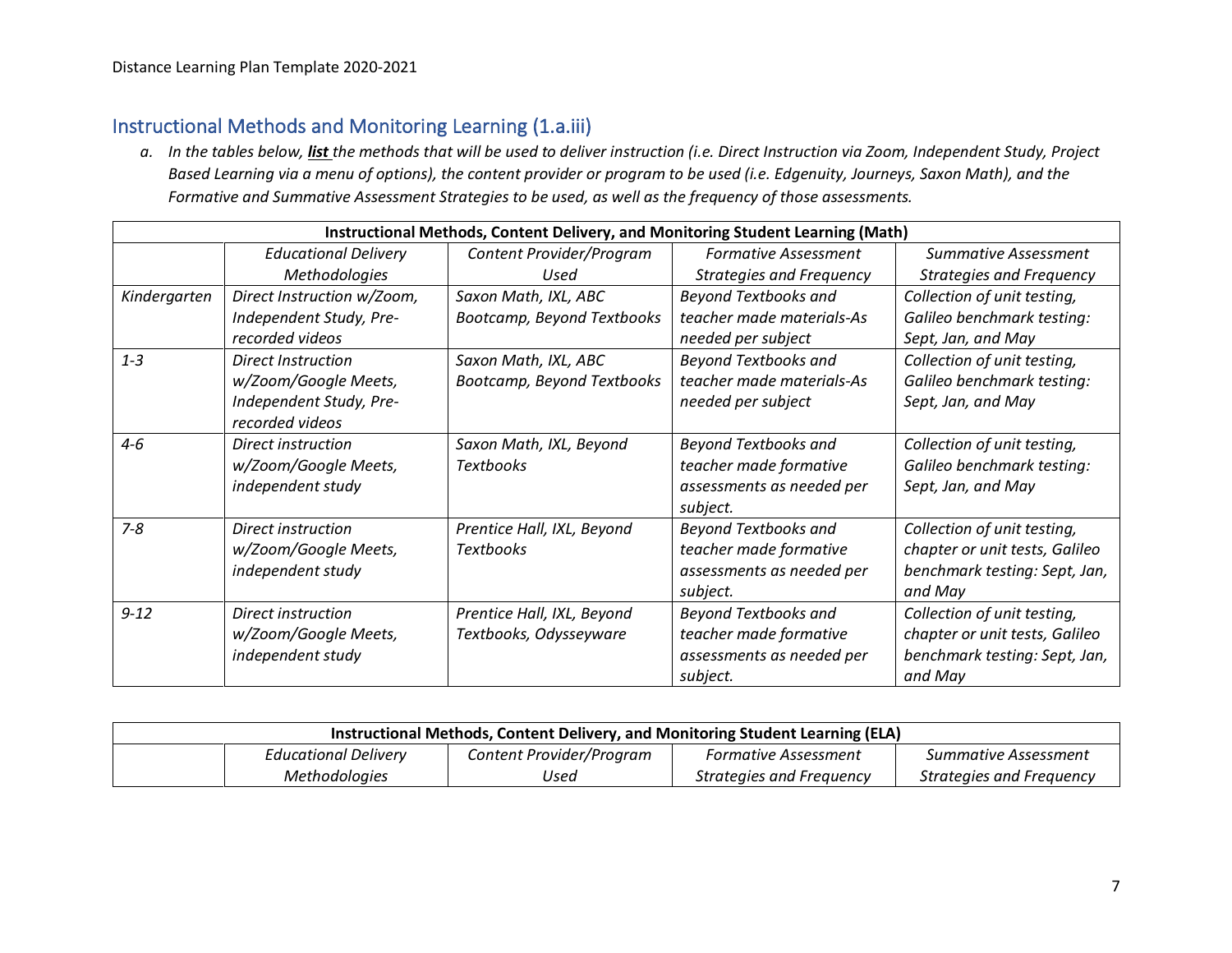| Kindergarten | Direct Instruction w/Zoom, | ABC Bootcamp, Beyond           | <b>Beyond Textbooks and</b> | Collection of unit testing,    |
|--------------|----------------------------|--------------------------------|-----------------------------|--------------------------------|
|              | Independent Study, Pre-    | Textbooks, Learning A-Z        | teacher made materials-As   | Galileo benchmark testing:     |
|              | recorded videos            |                                | needed per subject          | Sept, Jan, and May             |
| $1 - 3$      | Direct Instruction         | ABC Bootcamp, Beyond           | <b>Beyond Textbooks and</b> | Collection of unit testing,    |
|              | w/Zoom/Google Meets,       | Textbooks, Spelling City,      | teacher made materials-As   | Galileo benchmark testing:     |
|              | Independent Study, Pre-    | Learning A-Z, Evan Moore       | needed per subject          | Sept, Jan, and May             |
|              | recorded videos            | Spelling, IXL                  |                             |                                |
| $4 - 6$      | Direct instruction         | Saxon Math, Beyond             | <b>Beyond Textbooks and</b> | Collection of unit testing,    |
|              | w/Zoom/Google Meets,       | Textbooks, SRA, Spelling City, | teacher made formative      | Galileo benchmark testing:     |
|              | independent study          | Harcourt, MacMillan, IXL       | assessments as needed per   | Sept, Jan, and May             |
|              |                            |                                | subject.                    |                                |
| $7 - 8$      | Direct instruction         | Prentice Hall, Beyond          | <b>Beyond Textbooks and</b> | Collection of unit testing,    |
|              | w/Zoom/Google Meets,       | Textbooks, Newsela             | teacher made formative      | chapter or unit tests, Galileo |
|              | independent study          |                                | assessments as needed per   | benchmark testing: Sept, Jan,  |
|              |                            |                                | subject.                    | and May                        |
| $9 - 12$     | Direct instruction         | Prentice Hall, Newsela,        | <b>Beyond Textbooks and</b> | Collection of unit testing,    |
|              | w/Zoom/Google Meets,       | <b>Beyond Textbooks,</b>       | teacher made formative      | chapter or unit tests, Galileo |
|              | independent study          | Odysseyware                    | assessments as needed per   | benchmark testing: Sept, Jan,  |
|              |                            |                                | subject.                    | and May                        |

|              | Instructional Methods, Content Delivery, and Monitoring Student Learning (Science) |                              |                                 |                                 |  |
|--------------|------------------------------------------------------------------------------------|------------------------------|---------------------------------|---------------------------------|--|
|              | <b>Educational Delivery</b>                                                        | Content Provider/Program     | <b>Formative Assessment</b>     | Summative Assessment            |  |
|              | <b>Methodologies</b>                                                               | Used                         | <b>Strategies and Frequency</b> | <b>Strategies and Frequency</b> |  |
| Kindergarten | Direct Instruction w/Zoom,                                                         | Beyond Textbooks, Mystery    | <b>Beyond Textbooks and</b>     | Collection of unit testing,     |  |
|              | Independent Study, Pre-                                                            | Science, Mother Goose Time,  | teacher made materials-As       | Galileo benchmark testing:      |  |
|              | recorded videos                                                                    | Scholastic News, Learning A- | needed per subject              | Sept, Jan, and May              |  |
|              |                                                                                    | Z, Studies Weekly            |                                 |                                 |  |
| $1 - 3$      | Direct Instruction                                                                 | Beyond Textbooks, Mystery    | <b>Beyond Textbooks and</b>     | Collection of unit testing,     |  |
|              | w/Zoom/Google Meets,                                                               | Science, Mother Goose Time,  | teacher made materials-As       | Galileo benchmark testing:      |  |
|              | Independent Study, Pre-                                                            | Scholastic News, Learning A- | needed per subject              | Sept, Jan, and May              |  |
|              | recorded videos                                                                    | Z, Studies Weekly            |                                 |                                 |  |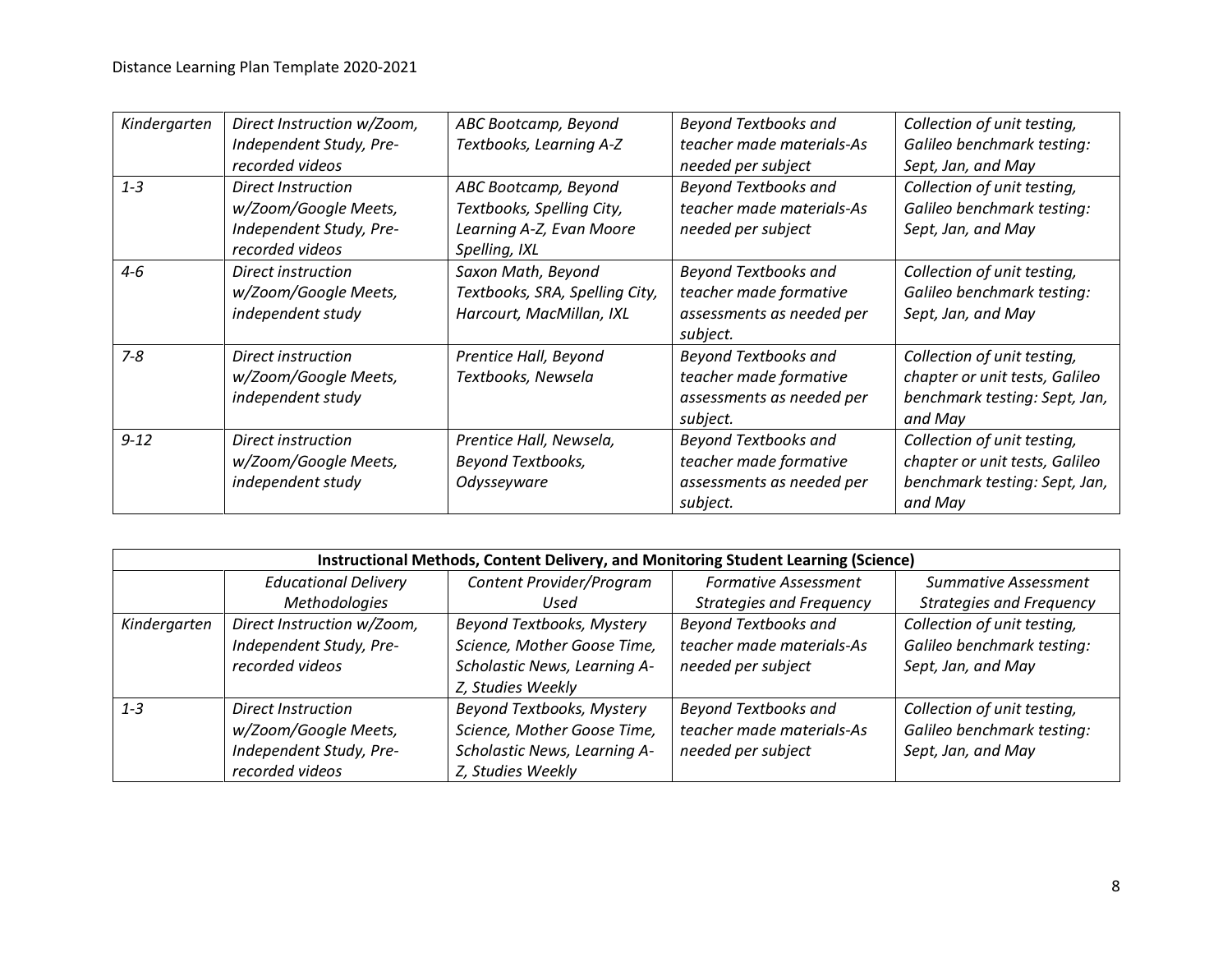| $4 - 6$  | Direct instruction<br>w/Zoom/Google Meets,<br>independent study | IXL, Scholastic Science News,<br>Learning AZ, MacMillan,<br><b>Studies Weekly</b> | <b>Beyond Textbooks and</b><br>teacher made formative<br>assessments as needed per<br>subject. | Collection of unit testing,<br>Galileo benchmark testing:<br>Sept, Jan, and May                           |
|----------|-----------------------------------------------------------------|-----------------------------------------------------------------------------------|------------------------------------------------------------------------------------------------|-----------------------------------------------------------------------------------------------------------|
| $7 - 8$  | Direct instruction<br>w/Zoom/Google Meets,<br>independent study | Prentice Hall, IXL, Beyond<br><b>Textbooks</b>                                    | <b>Beyond Textbooks and</b><br>teacher made formative<br>assessments as needed per<br>subject. | Collection of unit testing,<br>chapter or unit tests, Galileo<br>benchmark testing: Sept, Jan,<br>and May |
| $9 - 12$ | Direct instruction<br>w/Zoom/Google Meets,<br>independent study | Prentice Hall, IXL, Beyond<br>Textbooks, Scholastic Science<br>news, Odysseyware  | <b>Beyond Textbooks and</b><br>teacher made formative<br>assessments as needed per<br>subject. | Collection of unit testing,<br>chapter or unit tests, Galileo<br>benchmark testing: Sept, Jan,<br>and May |

|              | Instructional Methods, Content Delivery, and Monitoring Student Learning (Other Content Areas) |                                  |                                 |                                 |  |
|--------------|------------------------------------------------------------------------------------------------|----------------------------------|---------------------------------|---------------------------------|--|
|              | <b>Educational Delivery</b>                                                                    | Content Provider/Program         | <b>Formative Assessment</b>     | <b>Summative Assessment</b>     |  |
|              | Methodologies                                                                                  | Used                             | <b>Strategies and Frequency</b> | <b>Strategies and Frequency</b> |  |
| Kindergarten | Direct Instruction w/Zoom,                                                                     | <b>Beyond Textbooks, Studies</b> | <b>Beyond Textbooks and</b>     | Collection of unit              |  |
|              | Independent Study, Pre-                                                                        | Weekly                           | teacher made materials-As       | assessments throughout each     |  |
|              | recorded videos                                                                                |                                  | needed per subject              | quarter                         |  |
| $1 - 3$      | <b>Direct Instruction</b>                                                                      | Beyond Textbooks, McGraw         | <b>Beyond Textbooks and</b>     | Collection of unit              |  |
|              | w/Zoom/Google Meets,                                                                           | Hill, Studies Weekly             | teacher made materials-As       | assessments throughout each     |  |
|              | Independent Study, Pre-                                                                        |                                  | needed per subject              | quarter                         |  |
|              | recorded videos                                                                                |                                  |                                 |                                 |  |
| $4 - 6$      | Direct instruction                                                                             | Beyond Textbooks, McGraw         | <b>Beyond Textbooks and</b>     | Collection of unit              |  |
|              | w/Zoom/Google Meets,                                                                           | Hill, Studies Weekly             | teacher made materials-As       | assessments throughout each     |  |
|              | independent study                                                                              |                                  | needed per subject              | quarter                         |  |
| $7 - 8$      | Direct instruction                                                                             | Beyond Textbooks, McGraw         | <b>Beyond Textbooks and</b>     | Collection of unit              |  |
|              | w/Zoom/Google Meets,                                                                           | Hill                             | teacher made materials-As       | assessments throughout each     |  |
|              | independent study                                                                              |                                  | needed per subject              | quarter                         |  |
| $9 - 12$     | Direct instruction                                                                             | Beyond Textbooks, McGraw         | <b>Beyond Textbooks and</b>     | Collection of unit              |  |
|              | w/Zoom/Google Meets,                                                                           | Hill, Odysseyware                | teacher made materials-As       | assessments throughout each     |  |
|              | independent study                                                                              |                                  | needed per subject              | quarter                         |  |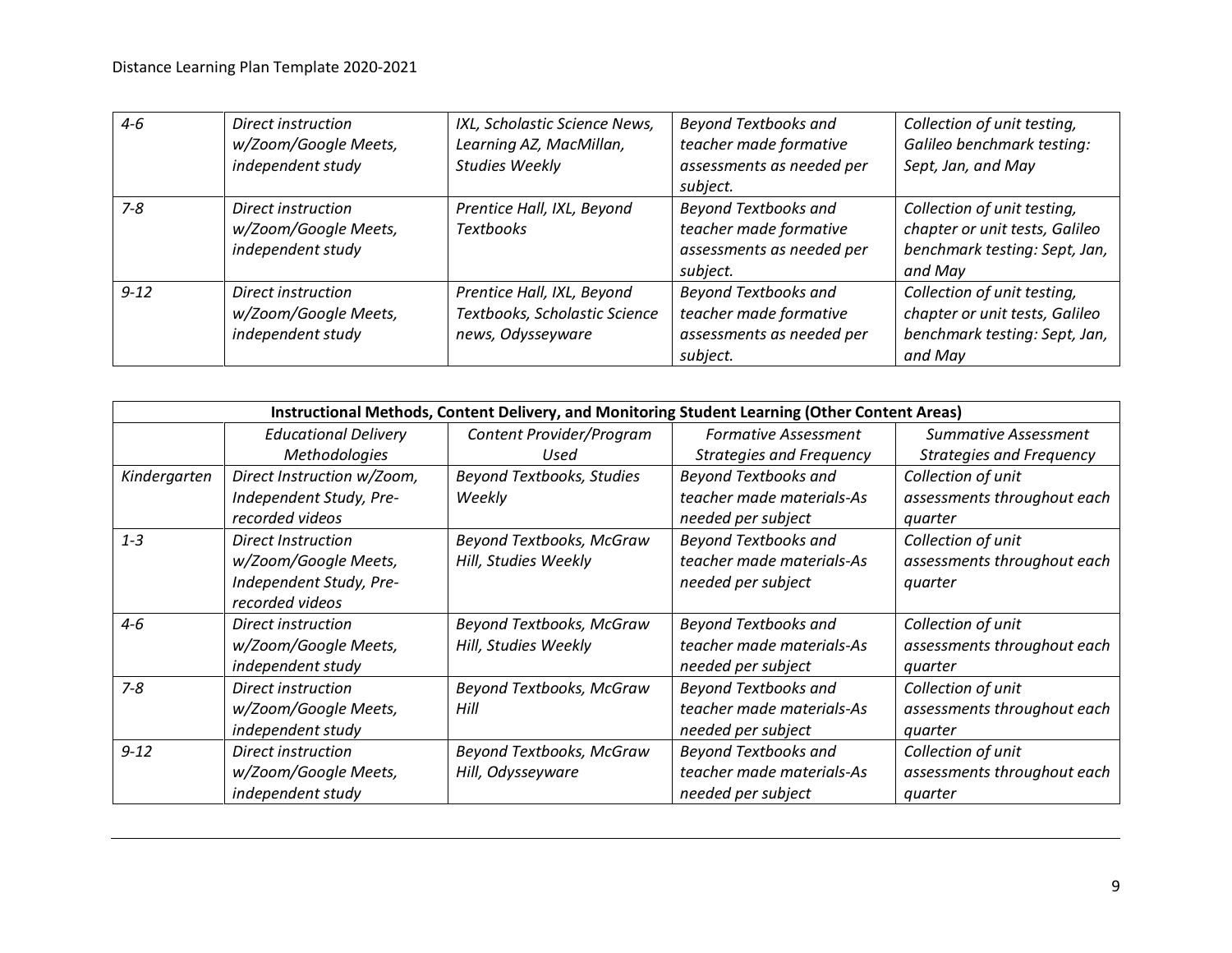| Instructional Methods, Remote Training and Monitoring Student Learning (CTEDs, in lieu of requirements outlined in |                             |                          |                                 |                                 |
|--------------------------------------------------------------------------------------------------------------------|-----------------------------|--------------------------|---------------------------------|---------------------------------|
| A.R.S. $\S$ 15-391(4)(d))                                                                                          |                             |                          |                                 |                                 |
|                                                                                                                    | <b>Educational Delivery</b> | Content Provider/Program | <b>Formative Assessment</b>     | <b>Summative Assessment</b>     |
|                                                                                                                    | Methodologies               | Used                     | <b>Strategies and Frequency</b> | <b>Strategies and Frequency</b> |
| $9 - 12$                                                                                                           | Direct Instruction and      | ICEV                     | As scheduled in online          | Collection of unit testing      |
|                                                                                                                    | <b>Independent Study</b>    |                          | program                         | throughout each quarter in      |
|                                                                                                                    |                             |                          |                                 | our online instruction          |

**Optional: Describe how the school will provide substantive distance learning (use if the school wishes to provide information in addition to the tables above)**

#### Meeting the Needs of Students with Disabilities and English Learners.

*a. Describe how the school district will ensure access and meet the needs of students with disabilities.*

#### **In addition to action steps articulated in this document, all state/federal laws and IDEA assurances provided annually to the Department remain applicable and in effect.**

| All students with an IEP will<br>Special education teacher and<br>Weekly communication will be<br>Contact logs and progress<br>a minimum for all Special<br>continue to have their goals<br>aide.<br>reports.<br>and accommodations met.<br>Education students.<br>Services will continue via<br>telephone, home visits when<br>possible, on campus visits, and<br>zoom. | <b>Action Step</b> | <b>Person(s) Responsible</b> | <b>Frequency and/or Timing</b> | <b>Evidence of Implementation</b> |
|--------------------------------------------------------------------------------------------------------------------------------------------------------------------------------------------------------------------------------------------------------------------------------------------------------------------------------------------------------------------------|--------------------|------------------------------|--------------------------------|-----------------------------------|
|                                                                                                                                                                                                                                                                                                                                                                          |                    |                              |                                |                                   |

**Process for Implementing Action Step**

Special Education teachers will review the regular classroom teacher's weekly assignments being given to the students. Accommodations for the special education students will be reviewed. Contact will be made with the students to ensure they understand the assigned material. IEP's, services and accommodations will be updated by due dates.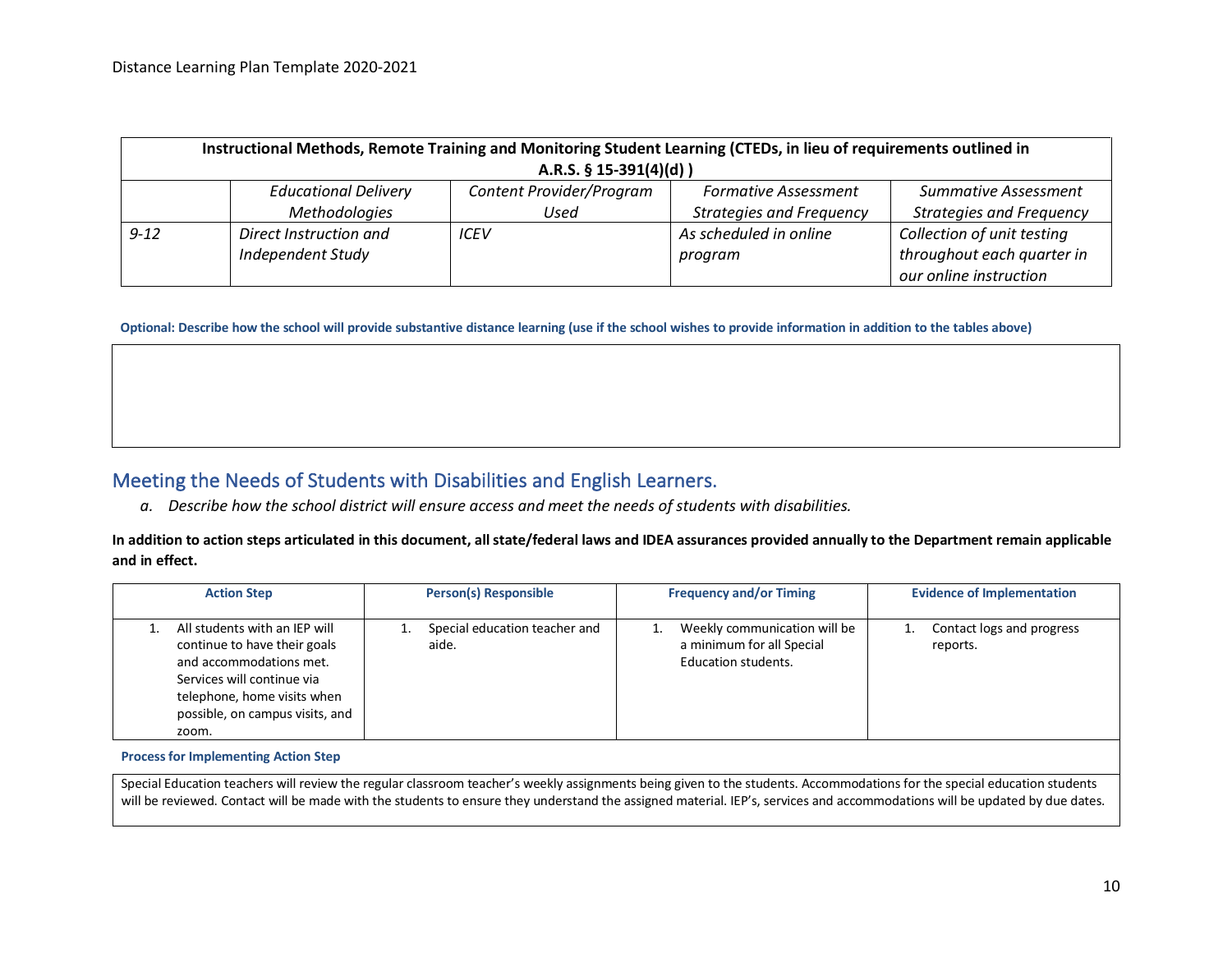#### *b. Describe how the school district will ensure access and meet the needs of English learners.*

| <b>Action Step</b>                                               | <b>Person(s) Responsible</b> | <b>Frequency and/or Timing</b>                                       | <b>Evidence of Implementation</b>     |
|------------------------------------------------------------------|------------------------------|----------------------------------------------------------------------|---------------------------------------|
| All EL students will continue to<br>receive the support in their | EL Coordinator               | Weekly communication will be<br>. .<br>a minimum requirement for all | Contact logs and progress<br>reports. |
| language development.                                            |                              | EL students.                                                         |                                       |

#### **Process for Implementing Action Step**

The EL Coordinator will work closely with EL students providing one-on-one assistance and support just as we do during in-person instruction/learning.

## Social and Emotional Learning Support for Students (1.a.v)

*Check the boxes below to indicate which will be provided to students to support social emotional learning and how counseling services will be provided for each grade band.*

|                         |                                       | <b>Kinder</b> | $1 - 3$ | 4-5 | $6 - 8$ | $9 - 12$ |
|-------------------------|---------------------------------------|---------------|---------|-----|---------|----------|
|                         | Teacher Check-in                      |               |         |     | х       |          |
|                         | Packet of Social and Emotional Topics |               |         |     |         |          |
| <b>Social Emotional</b> | <b>Online Social Emotional videos</b> |               |         |     |         |          |
| <b>Learning</b>         | Parent Training                       |               |         |     |         |          |
|                         | Other:                                |               |         |     |         |          |

|                            |           | Kinder         | $1 - 3$           | $4 - 5$      | $6-8$     | $9 - 12$ |
|----------------------------|-----------|----------------|-------------------|--------------|-----------|----------|
|                            | In-Person |                |                   |              |           |          |
|                            | Phone     |                | $\mathbf{v}$<br>∧ | $\mathbf{v}$ | ∧         |          |
| <b>Counseling Services</b> | Webcast   |                |                   |              |           |          |
|                            | Email/IM  | v<br>$\lambda$ | $\checkmark$<br>⌒ |              | $\lambda$ |          |
|                            | Other:    |                |                   |              |           |          |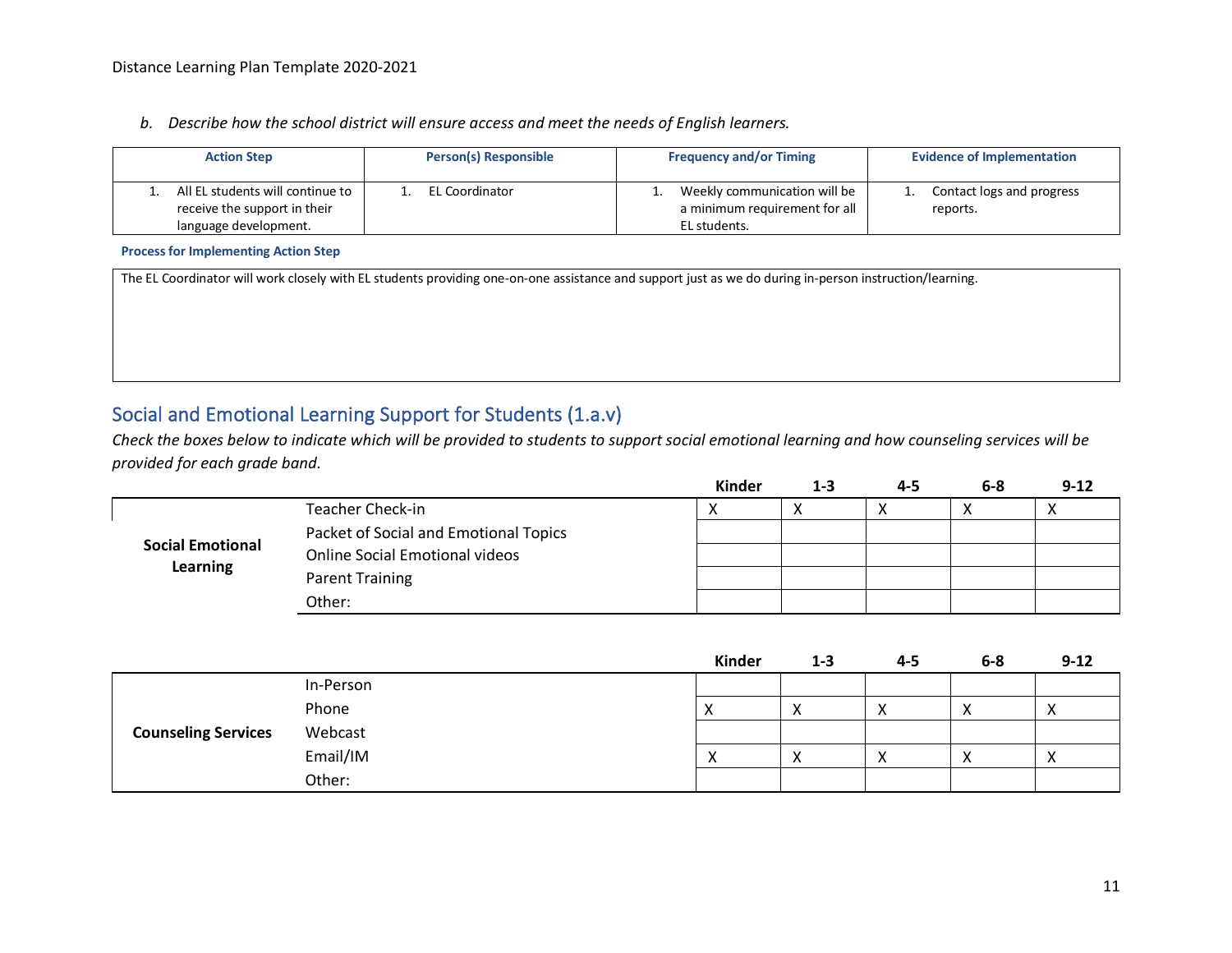*Provide a description of how the school district will provide social and emotional learning support to students using the methods identified in the above charts.*

| <b>Action Step</b>                                                                                                                                                   | <b>Person(s) Responsible</b>                | <b>Frequency and/or Timing</b>                   | <b>Evidence of Implementation</b> |  |  |
|----------------------------------------------------------------------------------------------------------------------------------------------------------------------|---------------------------------------------|--------------------------------------------------|-----------------------------------|--|--|
| Students/parents/staff can<br>contact the counselor if they<br>feel there is a need.<br>Counselor will make contact by<br>phone, email or DM with those<br>students. | School Counselor<br><b>School Counselor</b> | As needed, ongoing.<br>As needed, ongoing.<br>ـ. | Meeting log.<br>Contact log.      |  |  |

### Demonstrating Mastery of Academic Content (1.a.vi)

*Describe how the school district will require students to demonstrate ongoing competency or mastery in grade level or advanced grade level content.*

|  | <b>Action Step(s)</b>                                                         | <b>Person(s) Responsible</b>             |    | <b>Frequency and/or Timing</b>                             | <b>Evidence of Implementation</b>                         |
|--|-------------------------------------------------------------------------------|------------------------------------------|----|------------------------------------------------------------|-----------------------------------------------------------|
|  | Ongoing assessment of the<br>content being covered.<br>Quarterly assessments. | Classroom teacher.<br>Classroom teacher. | ـ. | Throughout the school year.<br>Throughout the school year. | Grades in classroom<br>gradebooks.<br>Grades in classroom |
|  |                                                                               |                                          |    |                                                            | gradebooks.                                               |

#### Benchmark Assessments (1.a.vii)

*In the tables below, list the assessments that will be used for benchmarking in grades K-12 in English language arts and mathematics (i.e. NWEA MAP, Galileo, Fountas and Pinnell BAS, etc.), the manner in which the assessment will be given, and the proposed date(s) the assessment(s) will be given. Career and Technical Education Districts should submit N/A.* 

| <b>Benchmark Assessments (Math)</b> |                                                                                        |                                                                     |                                                        |  |  |  |
|-------------------------------------|----------------------------------------------------------------------------------------|---------------------------------------------------------------------|--------------------------------------------------------|--|--|--|
|                                     | Assessment(s) to be used (Name of<br>Assessment and/or Assessment<br>Provider/Creator) | Plan for Assessment (online, in person,<br>at testing center, etc.) | Proposed date(s) of assessments                        |  |  |  |
| Kindergarten                        | Galileo                                                                                | In person if possible. Online as a<br>second option.                | Prior to Sept. 20, 2020.<br>January, 2021<br>May, 2021 |  |  |  |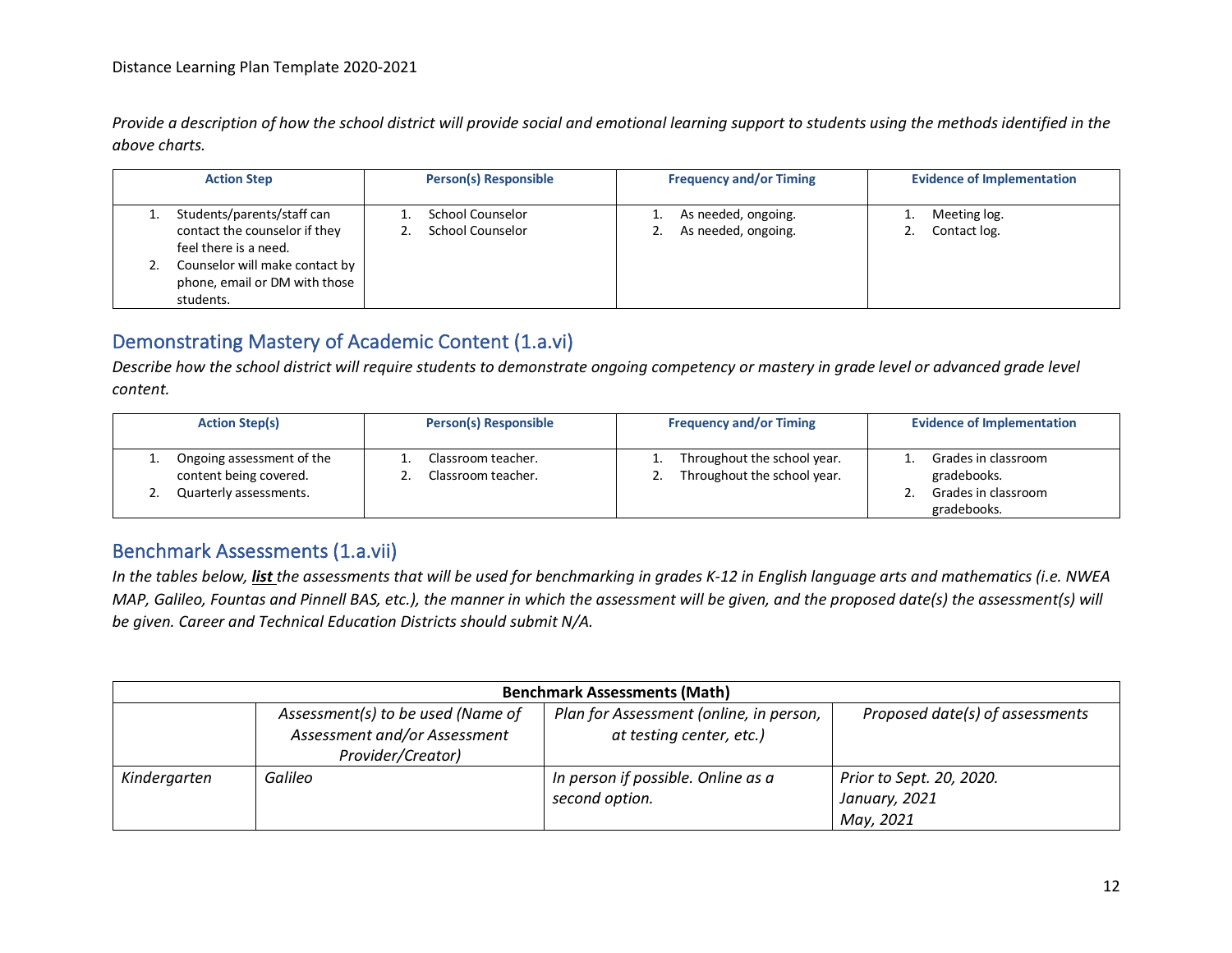| $1 - 3$  | Galileo | In person if possible. Online as a | Prior to Sept. 20, 2020. |
|----------|---------|------------------------------------|--------------------------|
|          |         | second option.                     | January, 2021            |
|          |         |                                    | May, 2021                |
| 4-6      | Galileo | In person if possible. Online as a | Prior to Sept. 20, 2020. |
|          |         | second option.                     | January, 2021            |
|          |         |                                    | May, 2021                |
| $7 - 8$  | Galileo | In person if possible. Online as a | Prior to Sept. 20, 2020. |
|          |         | second option.                     | January, 2021            |
|          |         |                                    | May, 2021                |
| $9 - 12$ | Galileo | In person if possible. Online as a | Prior to Sept. 20, 2020. |
|          |         | second option.                     | January, 2021            |
|          |         |                                    | May, 2021                |

|              |                                                                                        | <b>Benchmark Assessments (ELA)</b>                                  |                                                        |
|--------------|----------------------------------------------------------------------------------------|---------------------------------------------------------------------|--------------------------------------------------------|
|              | Assessment(s) to be used (Name of<br>Assessment and/or Assessment<br>Provider/Creator) | Plan for Assessment (online, in person,<br>at testing center, etc.) | Proposed date(s) of assessments                        |
| Kindergarten | Galileo                                                                                | In person if possible. Online as a second<br>option.                | Prior to Sept. 20, 2020.<br>January, 2021<br>May, 2021 |
| $1 - 3$      | Galileo                                                                                | In person if possible. Online as a second<br>option.                | Prior to Sept. 20, 2020.<br>January, 2021<br>May, 2021 |
| $4 - 6$      | Galileo                                                                                | In person if possible. Online as a second<br>option.                | Prior to Sept. 20, 2020.<br>January, 2021<br>May, 2021 |
| $7 - 8$      | Galileo                                                                                | In person if possible. Online as a second<br>option.                | Prior to Sept. 20, 2020.<br>January, 2021<br>May, 2021 |
| $9 - 12$     | Galileo                                                                                | In person if possible. Online as a second<br>option.                | Prior to Sept. 20, 2020.<br>January, 2021<br>May, 2021 |